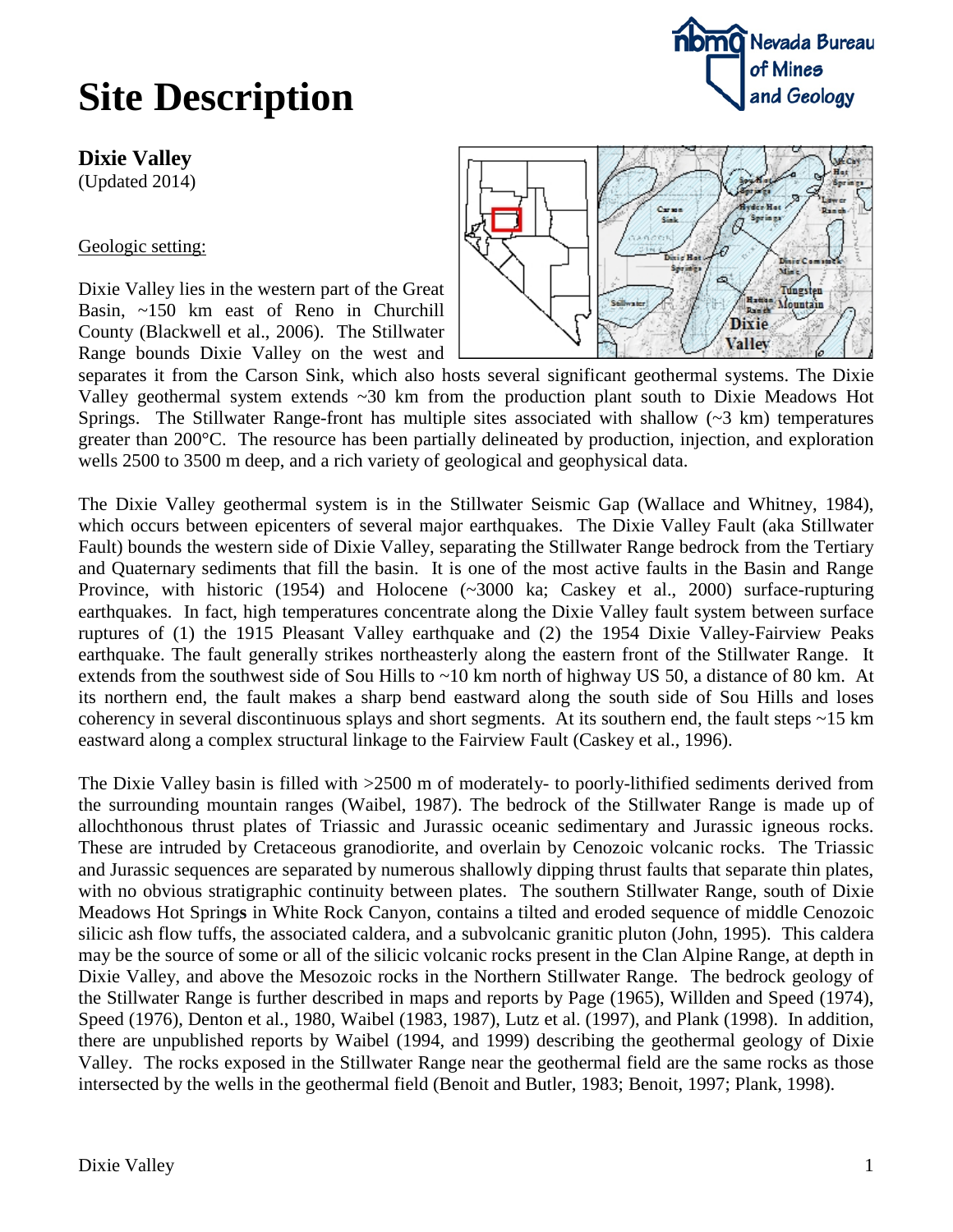

#### Geothermal features:

Within the larger Dixie Valley geothermal cluster lie several smaller clusters. These clusters include Hatton Ranch, Dixie Hot Springs, Dixie Comstock Mine, Hyder Hot Springs, Lower Ranch, McCoy Hot Springs, and Sou Hot Springs. Springs and wells within these clusters are outlined below.

#### **Geothermal Production Area**

*Dixie Valley Geothermal Plant:* The Dixie Valley power plant produces 66 MW of energy, a higher output than any geothermal system not associated with magmatism. The Caithness Dixie Valley plant was purchased from Oxbow Geothermal Corp. in 2000, the largest single geothermal plant in Nevada. The plant produces from a 250°C resource at depths of 2400 to 3050 m. The production zone is related to highly-permeable fractures in and adjacent to the Dixie Valley fault, the major range-bounding fault on the west margin of Dixie Valley. It is uncertain whether the Dixie Valley fault is one or several faults (Blackwell et al., 2000, and Smith et al., 2001); if it is interpreted as one fault, the dip is about 50°E (Benoit, 1999). Fluid flows up the fault from depth, into fractured Mesozoic metaigneous rocks and overlying Tertiary volcanic rocks (e.g., Desormier, 1987).

Pressure augmentation combines post-flash brine with shallow well water (e.g., Goerenger Well) prior to re-injection. High-quality silica is extractable from the geothermal fluid, a process which reduces silica scaling and produces a valuable mineral product (Lin et al., 2000). Much additional research has been conducted at Dixie Valley, which cannot be summarized here. Additional information on the geothermal area is available in GeothermEx (2004).

Data from two Dixie Valley production wells are described by Goff et al. (2002):

"The DF 62-21 well is located near the middle of Dixie Valley about 10 km due east of the 66-21 well and about 4 km southeast of the Dixie Valley Production Field. This well is 3810 m (12,500 ft) deep, penetrating a sequence of basin-fill deposits, Tertiary tuffs, Jurassic gabbro and Triassic shale/slate. The bottom hole temperature is 184°C and a fluid entry occurs at 2900 m at the contact of gabbro and underlying Triassic slate. When opened the well eventually flows 140 L/min of water at about 76°C. No free gas was observed associated with this water in May 1998.

"DF 62-21 water contains moderate amounts of  $SiO<sub>2</sub>$ , Br, and Li, and high contents of As and B. Concentrations of Ca and Mg are low but the Cl content is only about 80 ppm. This water does not resemble the Dixie production brines, but does resemble Hyder Hot Spring water both chemically and isotopically (oxygen-18 shift of 1.5‰). Interestingly, DF 62-21 water contains 0.83 T.U. tritium (more than most of the hot springs) suggesting it is a mixed fluid. Overall, DF 62-21 water has characteristics of moderate-temperature geothermal fluids. Chemical geothermometers suggest equilibration at temperatures  $\leq 150^{\circ}$ C, possibly around 135°C (Goff et al., 2002).

"The DF 66-21 well is located in the valley about 2 km southeast of an unnamed fumarole group near the south margin of the Dixie Valley Power Partners geothermal lease. "The wellhead is about 150 m southeast of the main road in Dixie Valley. The well was drilled in 1979 to a depth of 2988 m (9800 ft), penetrating roughly 1250 m of basin-fill deposits, 335 m of Tertiary volcanic rocks, 870 m of primarily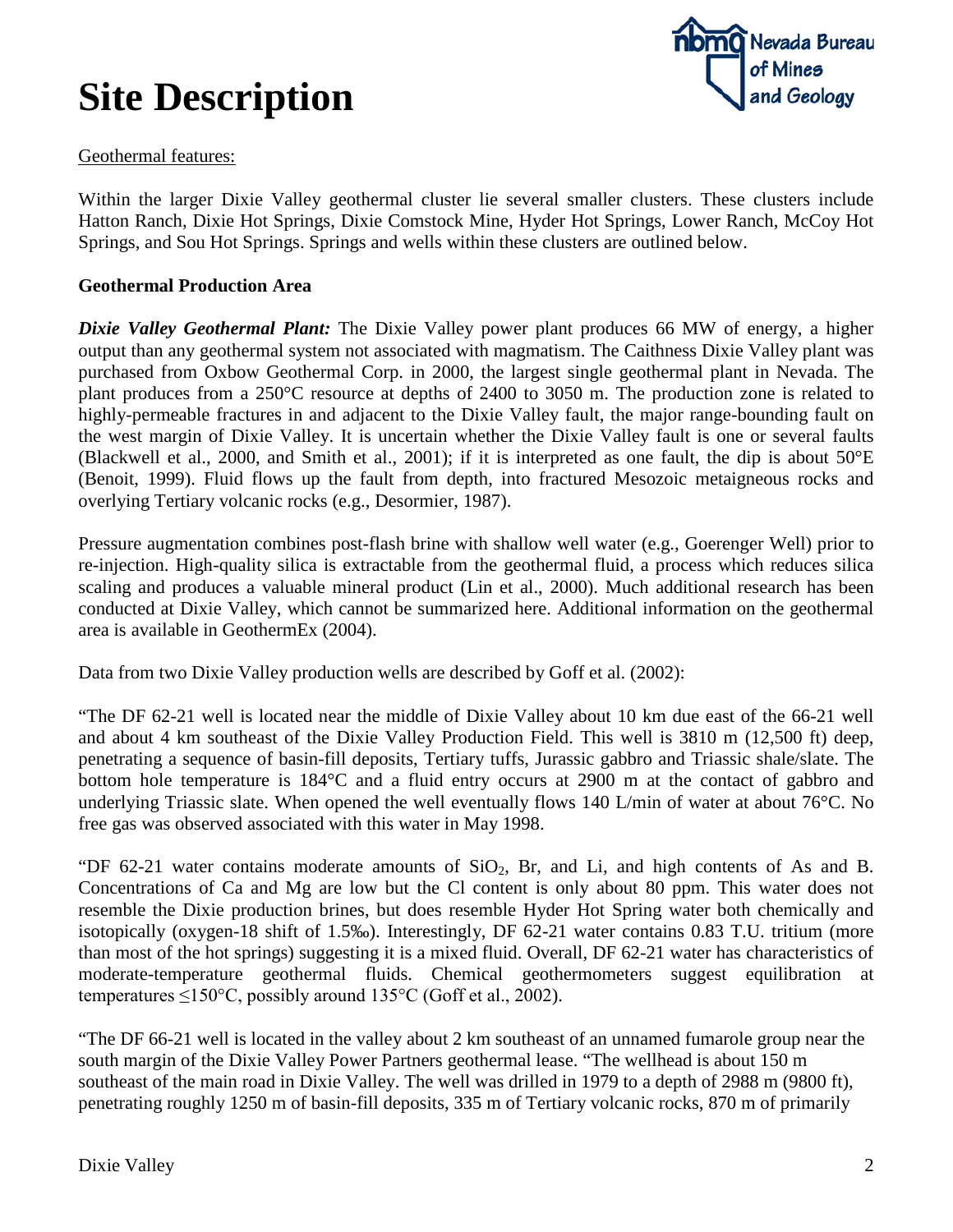

granodiorite, and 534 m of primarily metasediments. The lower portion of the metasedimentary section contains gabbro/diorite intrusive bodies. According to S. Johnson (oral communication, 1997), the hole bottoms in the ophiolitic rocks. An obvious water entry occurs at 1463 m depth but this entry was cased off. A temperature log obtained in September 1979 indicates a rather linear conductive gradient, with a temperature of about 150°C at 2470 m (Mackay Minerals Research Institute, 1980). When sampled in 1997 and 1998, the well was producing a small amount of water (4 to 7 L/min) at 55 to 57°C (Goff et al., 2002). No free gas was observed at the wellhead, although the present configuration does not allow for clear observation of gas emissions.

"Water from DF 66-21 has relatively moderate to high contents of SiO2, As, B, Br, and Li, and the Cl concentration is about 1460 ppm. This Cl level is nearly three times higher than Cl in the Dixie Valley Production Field production waters and is the most saline groundwater (other than Humboldt Salt Marsh) that Goff et al. encountered in Dixie Valley. The water has moderate Ca but low Mg concentrations. Although not part of the Dixie reservoir, DF 66-21 water has the general characteristics of hightemperature geothermal fluids. Chemical geothermometers suggest that DF 66-21 water has equilibrated at temperatures of about 210°C (Goff et al., 2002), indicating that the water comes from an entry near the bottom of the hole. Bottom hole temperature in the Dixie Valley Power Partners wells just to the northeast of DF 66-21 is over 265°C."

#### Leasing information:

Terra-Gen received a \$2m DOE contract to develop and put on line the first commercial use of a supercritical bottoming cycle at its Dixie Valley power plant using inlet temperatures of less than  $\sim$ 150 $\degree$ C. This may augment the 62MW current capacity of the plant.

Magma Energy has leased a property along the range front southwest of TerraGen's operating geothermal power plant. A deep, hot but dry production well exists on the property, but no known work has been completed recently.

RAM Power acquired a 4478 acre lease south of the main Dixie Valley power plant (the property reverted to RAM Power during its acquisition of Sierra Geothermal Power in 2010). No further information is available on the project.

*Senator Fumaroles:* The Dixie Valley power plant was constructed at Senator Fumaroles (Senator Mine) in 1988. The fumaroles were located along a N30°E fault bounding the eastern Stillwater Range (Lawrence, 1971) at SW¼ NW¼ Sec. 32, T25N, R36E. Senator Fumaroles were the only surface indication of geothermal activity: the water table (circa 1970s) was 18m below surface and no hot springs could form.

Cinnabar was deposited around two fumaroles, along with minor sulfur and pyrite. Considerable solfataric alteration has taken place: small volumes of  $H_2S$ -bearing steam were emitted at the vents, and preliminary work indicates that cinnabar deposited from the vapor phase (Lawrence, 1971). Sinter is known ~5 km southwest of the fumaroles (Sec. 15, T24N, R36E; Waibel, 1987), and thin bands are also found ~10 km southwest, in alluvial fan deposits by the Dixie Valley range-front fault (Al Waibel, oral commun., 1983).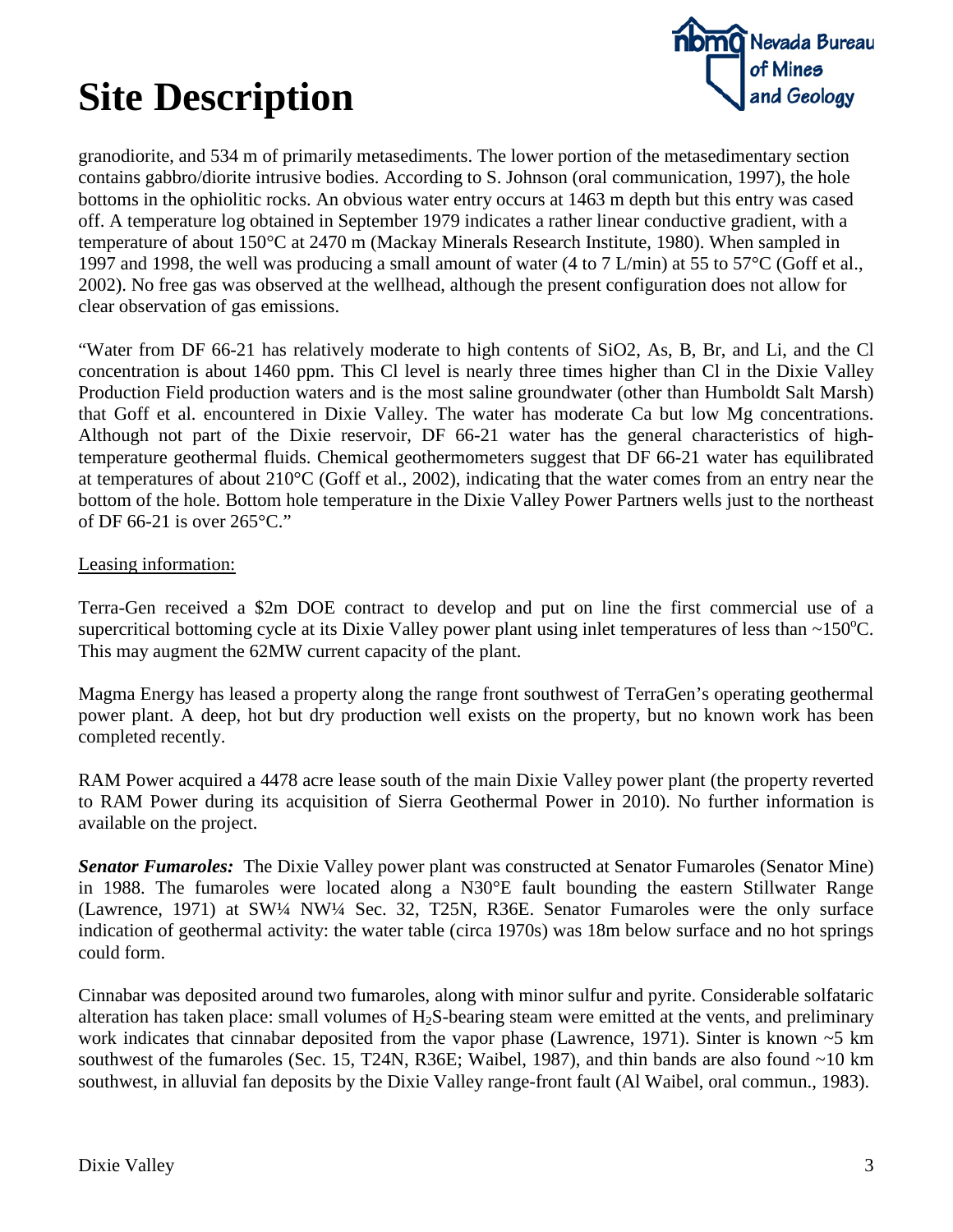

### **NE Stillwater Range-front**

*Cottonwood Canyon:* Dead Travertine Spring and the Bolivia Well are two thermal features within Cottonwood Canyon.

From Blackwell et al. (2006): "The oldest known spring deposits in the Dixie Valley region are those currently associated with the Dead Travertine (Cottonwood Travertine) springs about 2 km upstream of the mouth of Cottonwood Canyon. The deposit drapes the northeast side of the canyon wall over an elevation range of 275 m and is roughly 400 m wide at the base (along the dirt road), 150 m wide at the crown, and 550 m long horizontally. The deposit is fault controlled because Jurassic quartzite is faulted down to the northwest against Jurassic gabbro in a narrow, northeast trending window within the travertine (F. Goff and C.J. Janik, unpublished mapping, 1999). This fault extends beyond the deposit to the northeast up the canyon wall. Rocks within the window and just above the crown of the deposit are highly fractured and contain numerous calcite veins. A sample of dense, honey-colored calcite from one of these veins yielded U/Th disequilibrium and protactinium-231 ages of  $182 \pm 4$  ka and  $161 \pm 15$  ka, respectively (Goff et al., 2002). More recently, Dixon et al. (2003) reported a preliminary U/Th isochron age of 100 ka from four layered travertine samples obtained throughout the deposit. Determination of whether or not these deposits were formed from spring waters of compositions and temperatures different from the cold seeps of today would require considerable additional work. However, it appears that carbonate-rich fluids have discharged in this area for 150 ka or more."

From S. Johnson, personal communication (1997): The Bolivia Well, an artesian well, is located 1 km upstream of the abandoned town Bolivia in northeast Cottonwood Canyon. Rocks in the adjacent cliffs consist of highly altered Jurassic gabbro and limestone. The 29 $^{\circ}$ C well water flows at ~40 L/min without visible gas discharge, and deposits Fe-oxides near the wellhead casing. Chemical analysis of well water indicates low concentrations of  $SiO<sub>2</sub>$ , As, B, Br, and Li. The water is distinct from Dixie production fluids and displays little, if any, oxygen-18 shift due to high-temperature isotopic exchange. The water contains 0.10 T.U. tritium yielding a minimum age of about 75 y. The subsurface equilibration temperature based on chemical geothermometers is <45°C (Goff et al., 2002, Table 12).

*Dixie Hot Springs:* Numerous hot springs are located in SE¼ Sec. 5 and Sec. 8, T22N, R35E along the west side of Dixie Valley, ~12 km north of the Dixie Valley community. The springs have a reported temperature of 72ºC (Mariner et al., 1974). Cold springs are present about 1.6 km to the south in Sec. 17, T22N, R35E (Dixie Valley 7.5-minute Quadrangle). The springs follow a northeast-trending line, which may be the continuation of a range-front fault at the Dixie Comstock Mine. Movement was reported along this fault in the 1954 Dixie Valley earthquake (Willden and Speed, 1974). The estimated reservoir temperature is 144-145°C, using the silica and Na-K-Ca geothermometers (Mariner et al., 1974).

In the early 1980s, Sunoco Energy Development Company (Sunedco) drilled several exploration wells at Dixie Hot Springs as part of a larger exploration of Dixie Valley geothermal area (Blackett et al., 1986, p. 14). Seismic emission and micro-earthquake surveys were also performed (1983). Seismic emission anomalies commonly occur at cross faults, and results suggest that Cottonwood Canyon, about 5 km southeast, is fault-controlled (Katz, 1984, p. 507). The range-front fault dips 35º to the east, and fluids moving up the fault plane boil in the shallow subsurface. Native sulfur is deposited today from fumaroles, and ground temperatures have been measured at 94ºC (Kennedy-Bowdoin et al., 2003, 2004).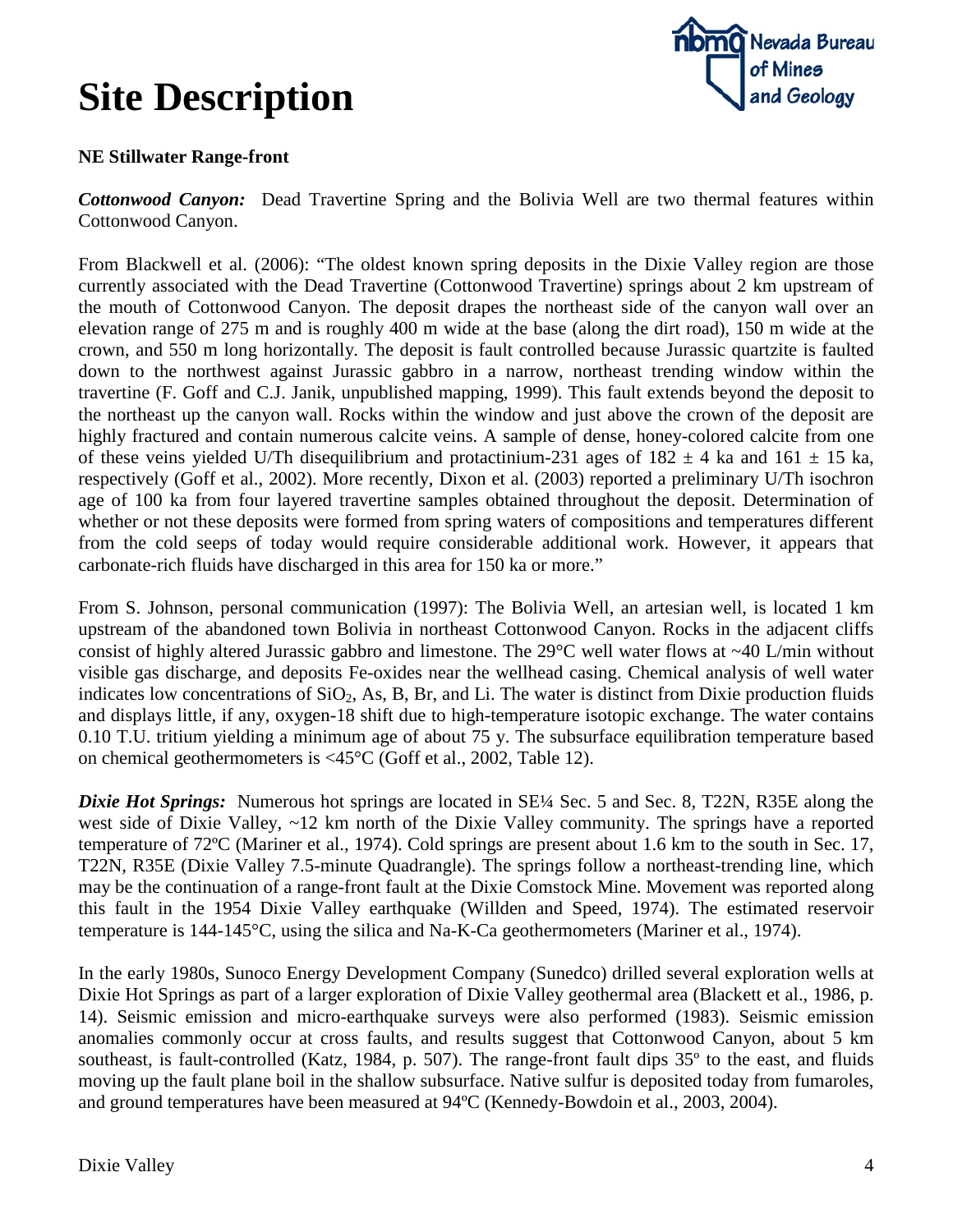

*White Rock Canyon:* The Dixie Comstock Mine is situated in the eastern Stillwater Range. The range margin is sharply curvilinear, locally very steep, and the site of several thermal springs. The mine was discovered in 1934 by panning drainages along the Stillwater Range margin, and yielded nearly five thousand ounces of gold during intermittent operations between 1938 to 1970 (Vikre, 1994, p. 707). The geology of the Dixie Comstock Mine is extensively discussed by Vikre (1994).

Mining in the Dixie Comstock Mine was hindered by intense heat and large volumes of hot water less than 23 m from the surface (Vanderburg, 1940; p. 48). These workings are in NW¼ Sec. 14, T23N, R35E near a major range-front fault, which had movement in the 1954 Dixie Valley earthquake (Willden and Speed, 1974). This fault and related parallel faults continue south 8.8 km to Dixie Hot Springs, and north to Senator Fumaroles. Waring (1965) reported a small spring in T23N, R35E, which may possibly be near the Dixie Comstock Mine. In 1979, Thermal Power Co. drilled a 2750-m well (Dixie Federal 45-14; NE¼ SW¼ Sec. 14, T23N, R35E) 762 m southeast of the mine. The well recorded a 176°C fluid entry zone at 1774-1789 m and 197°C at total depth (Edmiston and Benoit, 1984).

Located ~1 km southeast of the abandoned mine and 12 km southwest of the Dixie production zone, the DF 45-14 well was drilled in 1979 in alluvium near the margin of fanglomerate. It was drilled "to a depth of 2750 m (9022 ft) penetrating 335 m of unconsolidated basin-fill sediments, 457 m of Tertiary volcanic rocks, and 1982 m of Upper Triassic metasedimentary rocks locally intruded by gabbro/diorite sills and dikes (Mackay Minerals Research Institute, 1980). The well was cased and fluids entered the well near the bottom of the hole. Temperature surveys show a maximum temperature of 196°C at total depth. The well has been discharging intermittently (surging) through a pipe into a pond surrounded by desert shrubs on the eastern side of the wellhead since it was drilled.

The wellhead was opened in April 1998 and a mini separator was attached to obtain fluid and gas samples at a separation temperature of 125 $\rm{^{\circ}C}$  (Goff et al., 2002). The brine contains high concentrations of SiO<sub>2</sub>, As, B, Br, and Li, and low concentrations of Ca and Mg. The Cl content is 481 ppm. Of all thermal waters outside the immediate area of the Dixie production zone, DF 45-14 water is the most similar in general composition to deep reservoir waters. Although the compositions are similar, chloride variation plots generally show that the DF 45-14 fluid is not derived from or part of the 245°C reservoir. Because sampling conditions were unstable, the gas sample is not considered completely representative (28 mol-% air contamination). Nonetheless, the sample is relatively rich in  $CO_2$ ,  $H_2S$ ,  $H_2$ , and  $CH_4$ , typical of hightemperature geothermal gases. Chemical geothermometers indicate a subsurface equilibration temperature of about 200°C for DF 45-14 fluids, essentially identical to the measured BHT.

#### Leasing information: N/A

### **Northernmost Dixie Valley**

*Hyder Hot Springs:* Hyder Hot Springs (SW¼ Sec. 28, T25N, R38E) are a grouping of seeps, pits, and two or more springs with reported temperatures of 28-79°C (Cohen and Everett, 1963). They sit along a zone of Quaternary faults which cross-cut alluvium (Stewart and Carlson, 1978). GeothermEx (2004) reports carbonate mounds and travertine terraces, and an estimated reservoir temperature of 84ºC (chalcedony geothermometer), similar to the spring temperature.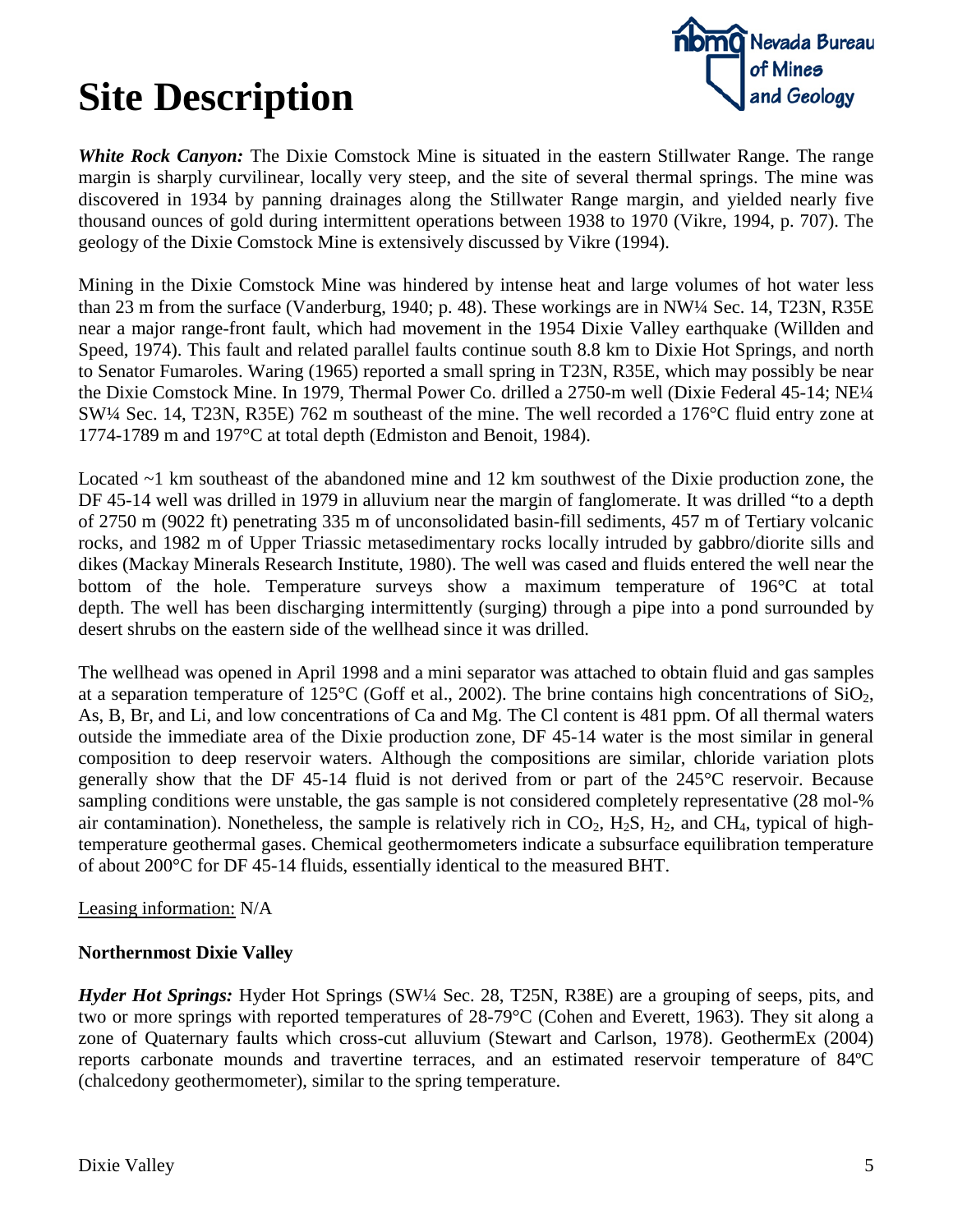

From Blackwell et al. (2006): "Hyder Hot Springs discharge from the top and edges of a broad hill of soft travertine about 15 m high and 700 m in diameter. The site is located near the middle of Dixie Valley, about 4 km east of the Dixie Valley Production Field. The travertine hill is interbedded with alluvium and loess at the margins, and the base of the deposit is not exposed. The travertine is stained with minor amounts of Fe-oxides. Maximum discharge temperature and flow rate of the summit spring is 77°C and 40 L/min, whereas total flow of group is ~120 L/min. Free gas emerges from the summit spring. The spring system and travertine hill lie at the northernmost end of a positive aeromagnetic anomaly caused by a buried basement block of mafic igneous rock [ophiolite]. Several faults of various depths beneath the surface are interpreted in this area from the aeromagnetic data, and the location of the hot spring system may be controlled or influenced by intersections of some of these faults.

"Hyder Hot Spring waters have rather modest concentrations of  $SiO<sub>2</sub>$ , Br, and Li. B contents are rather high but As contents are quite low. The waters contain only 47 ppm Cl and do not resemble Dixie Valley Production Field production fluids in their trace element relations. Hyder Hot Spring gas contains 95 mol-% CO<sub>2</sub>, 4 mol-% N<sub>2</sub>, and 0.5 mol-% CH<sub>4</sub>. However, concentrations of H<sub>2</sub>S and H<sub>2</sub> are <0.004 and <0.0006 mol-%, respectively. High-temperature geothermal gases are generally rich in these two compounds. The tritium content of the water is 0.12 T.U. indicating the water is relatively old.

"Stable isotope relations of two Hyder samples show an oxygen-18 isotope shift of about 1.5‰, by far the largest shift of any hot spring water in the region. The isotope values are nearly identical to those of water from well 62-21, suggesting that it is possible that Hyder water is a mixed fluid derived from a parent fluid similar to that in 62-21 but mixed with shallow aquifer water (Goff et al., 2002)."

*Lower Ranch Hot Spring:* The Lower Ranch Hot Spring group consists of five hot springs and several seeps that issue from an impressive, faulted travertine in eastern Dixie Valley 1.5 km west of the Augusta Range. The travertine forms a northeast-trending deposit  $\sim$ 2 km long with a faulted scarp  $\sim$ 40 m high on the southwest. The east side of the deposit is partly buried in alluvium (Blackwell et al., 2006).

The hot springs (NW¼ Sec. 16, T25N, R39E, Cain Mountain 7.5-minute Quadrangle) have a reported temperature of 40.0ºC (Reed et al., 1983, p. 44). According to Blackwell et al. (2006), the largest spring discharges 41ºC water at 120 L/min, and is used by Kelley Ranch for irrigation and bathing. Total flow is estimated at 400 L/min for the entire group. A slightly cooler spring (39ºC) issues from a shallow vale at 10 L/min. No free gas emerges from any spring sources.

A related group of cooler waters ( $\leq$ 29°C), informally named the Fault Line spring group, issues 2 to 3 km west of Lower Ranch Hot Springs along a 1-km, northeast-trending alignment that is probably faultcontrolled. An unnamed spring in Sec. 19, T25N, R39E, about 6 km southwest, has a reported temperature of 28ºC (Cohen and Everett, 1963). That spring is near the end of a long line of northwesttrending, fault-controlled springs that cut the alluvium and intersect McCoy Springs about 7.2 km to the northwest (Cohen and Everett, 1963; Stewart and Carlson, 1976b).

Waters from Lower Ranch and the Fault Line spring contain low to very low concentrations of  $SiO<sub>2</sub>$ , As, B, Br, and Li, and Cl contents are only 30 ppm based on samples collected in November of 1997 (Goff et al., 2002). The waters do not resemble Dixie production fluids and do not show any oxygen-18 isotope shift. Two samples (one from each group) contain ≤0.07 T.U. tritium indicating a minimum age of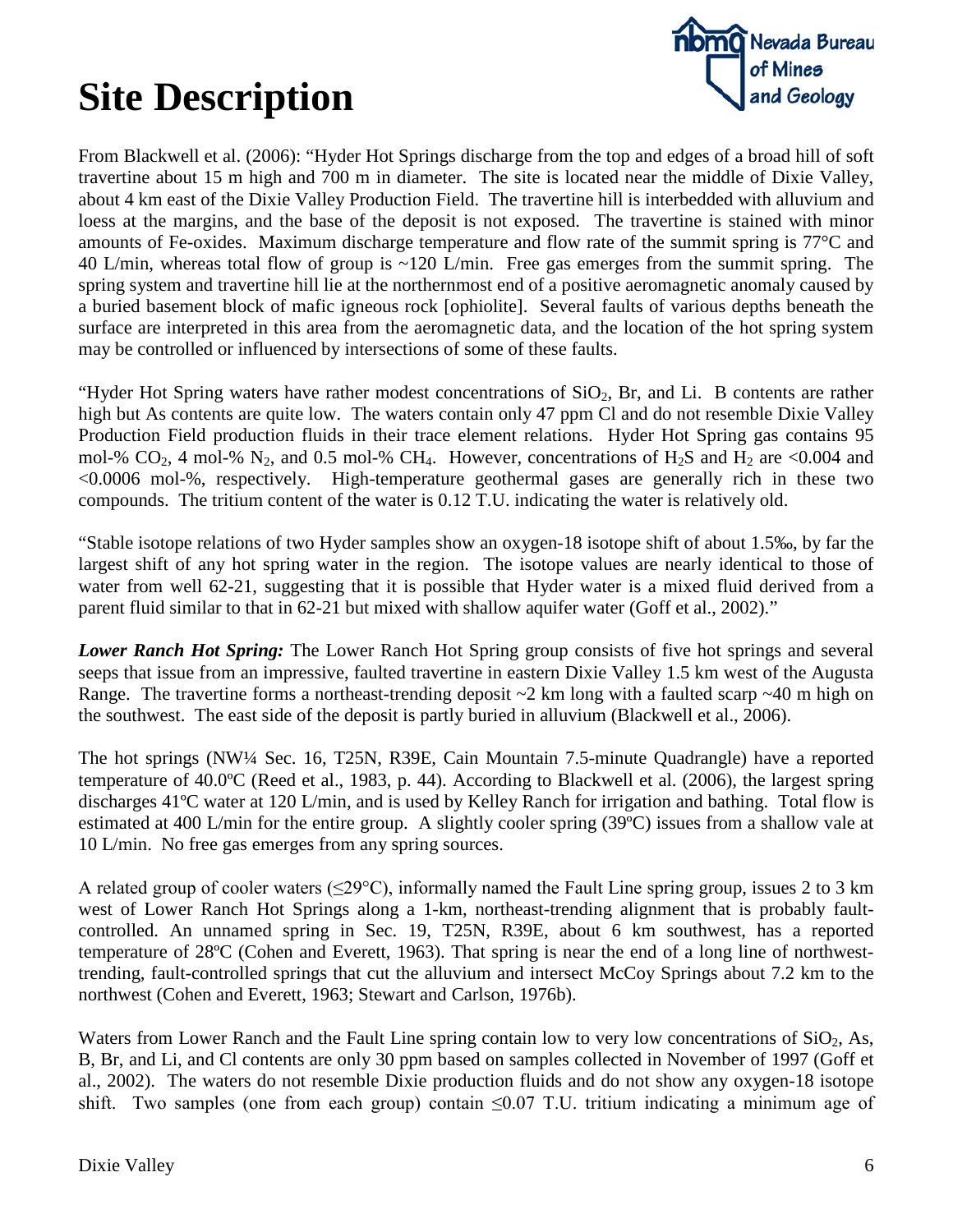

roughly 80 y, but likely considerably older. Chemical geothermometry indicates subsurface equilibration temperatures of only 60ºC. Estimated reservoir temperatures using older data for the silica and Na-K-Ca geothermometers, respectively, are 94ºC and 100ºC (Mariner et al., 1974).

Detailed mapping of the Lower Ranch travertine deposit (Goff and Janik, 1999, unpub.) shows the northeast end of the deposit devoid of active springs. Within this area, layering of the deposit is best exposed in a ravine cutting the west side. There, the base is exposed on top of alluvial fan materials and consists of mixed travertine and sinter. A sample of the mixed material was cleaned of the  $CaCO<sub>3</sub>$ fraction for dating, which yielded U-Th and U-Pr disequilibrium dates of 54 and 39 ka, respectively (Goff et al., 2002).

*McCoy Springs: McCoy (J. Saval) Springs, located in SW1/4 of NW1/4 of Sec. 33, T26N, R39E, have* reported temperatures of 48.9ºC (Reed et al., 1983, p. 44), 48.3ºC (Cohen and Everett, 1963), and 46ºC (Blackwell et al., 2006), with a flow rate of 50 L/min. The springs are located at the northwest terminus of a northwest-striking fault system in Quaternary alluvium (Stewart and Carlson, 1976b). The main spring issues from a modified pool 40 m in diameter, 8 km due north of Lower Ranch Hot Springs and 1.5 km southeast of McCoy Ranch (abandoned). According to Blackwell et al. (2006), the pool is excavated into alluvial fan deposits. There are no deposits of travertine or sinter and no free gas emerges from the source.

McCoy Hot Spring water contains low to very low concentrations of  $SiO<sub>2</sub>$ , As, B, Br, and Li. However, Cl contents are 220 to 230 ppm, more than any other hot spring in the Dixie and Jersey Valleys. The waters do not resemble Dixie production fluids and do not display any oxygen-18 shift due to hightemperature isotope exchange. The geothermometers suggest subsurface equilibration temperatures of no more than 60ºC.

*Sou Hot Springs:* Sou Hot Springs is located in northern Dixie Valley about 1.6 km north of the Seven Devils Ranch (SW 1/4 Sec. 29, T26N, R38E). This group of seven or more hot springs emerges from the summit and flanks of a north-trending travertine deposit 1 km in length, 1-2 km south of Sou Hills. The alignment suggests fault control but no structure could be seen at the springs. From Blackwell et al. (2006), the hot springs are found in circular vertical tubes or discharge from isolated springs and small ponds, mostly on the south end of the travertine deposit. The water level in one tube is 3 m below the crest of the travertine, with a surface temperature of 57°C and no obvious discharge. This pool is insidious because it does not appear hot, yet any animal or person that would mistakenly fall into this pool is certain to die. This fact has probably resulted in the alternate name Seven Devils.

Other temperature measurements indicate maximum temperatures are about 73°C (Ficklin et al., 1986), although Hague and Emmons (1877, p. 705) reported that the hottest springs and pools are 71-85°C, and there was a great variation of temperatures within a short distance. The area consists of a low mound of travertine covering about 5 hectares which is built up to a height of at least 20 m above the plain. Ten to twelve circular hot-spring pools from 2 to 20 m in diameter are reported; however, Nosker (1981) reported eight springs, with only three active

In November 1997, the source temperature of the largest pool could not be safely measured but the discharge temperature is roughly 45°C. The hottest spring, located about 20 m northwest of the largest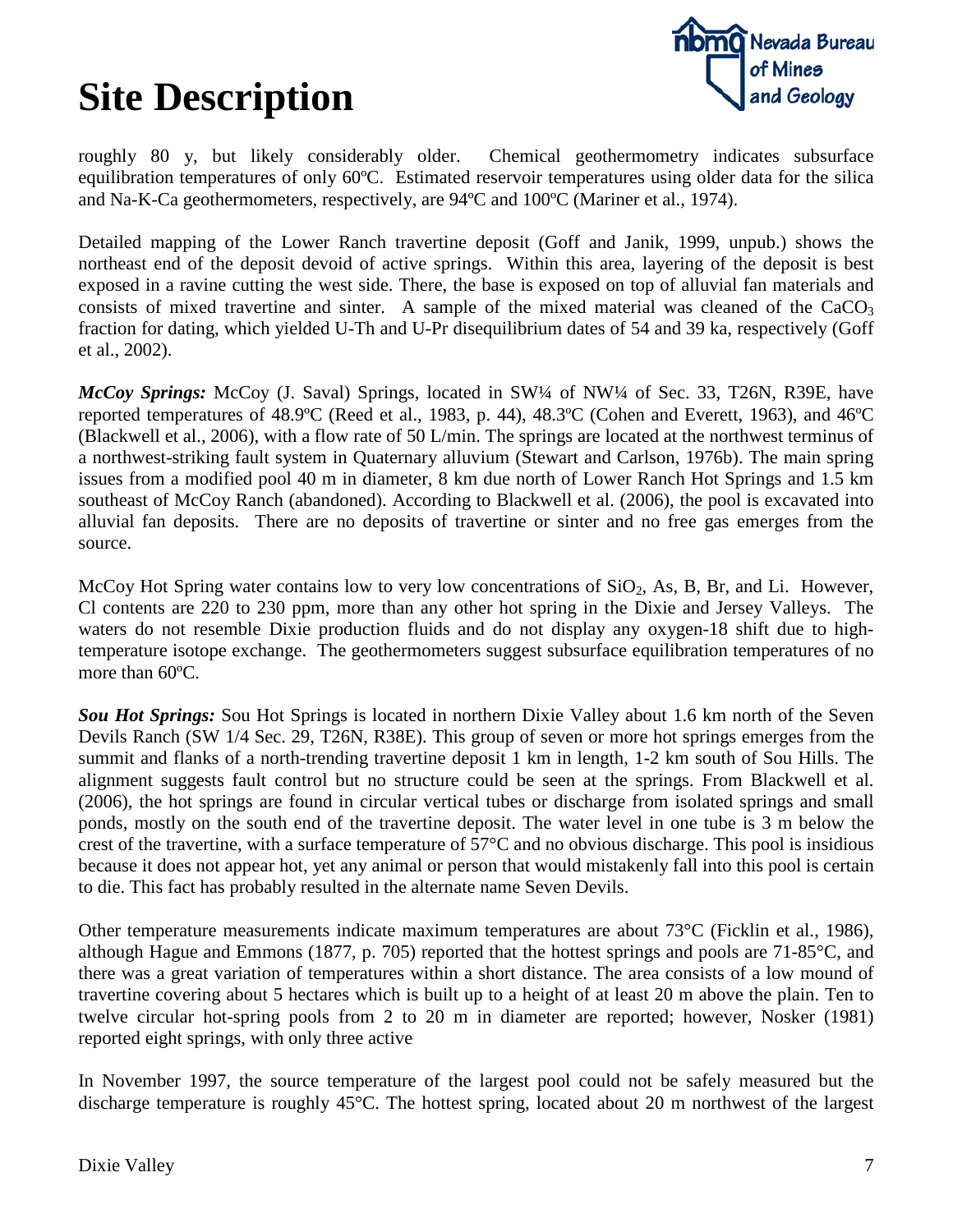

pool behind heavy brush, is only 1 m in diameter but has a discharge temperature of 73°C and a flow of 4 L/min. This spring also discharges free gas, whereas none of the others do. Total discharge of the entire group is approximately 200 L/min. The travertine is locally colored bright orange from co-deposited Feoxides.

Sou Hot Spring water contains relatively low values of  $SiO_2$ , As, B, Br, and Li, and Cl content is only 80 ppm. The waters do not resemble Dixie Valley Production Field fluids, but display an oxygen-18 shift of about 0.5. Tritium analysis from the hottest site suggests a minimum age 110 y (Shevenell and Goff, 1995). The gas contains 52 mol-%  $CO_2$ , 46 mol-%  $N_2$ , and 0.8 mol-%  $CH_4$ ;  $H_2S$  and  $H_2$  contents are <0.02 and <0.005 mol-%, respectively. Chemical geothermometers indicate subsurface temperatures of  $\sim 85^{\circ}$ C (Goff et al., 2002; Tables 8 and 12). Mariner et al. (1974) estimate that the minimum thermalreservoir temperatures may be in the 100-114°C range; Reed et al. (1983, p. 107) report the most likely reservoir temperature to be 78°C.

Leasing information: Dixie Valley North, a former Sierra Geothermal Power property, reverted to RAM Power during SGP's acquisition by RAM in 2010. The 14,170 acre project is located south of Sou Hot Springs.

The 11,418 acre McCoy Property, leased by Magma Energy, is in advanced development stages. Magma received a \$5m DOE grant at McCoy to include geophysics, soil gas, and angled TG holes. In the late 1970's, AMAX performed geophysical, geochemical, and geological surveys, and drilled 52 shallow temperature gradient holes. Well temperatures reached 102°C and temperature gradients ranged up to 522°C per kilometer. AMAX estimated the area within the 200°C isotherm to be more than 30,000 acres.

### **Southernmost Dixie Valley**

*Elevenmile Canyon:* In a group of 33 temperature-gradient drill holes drilled near the southern end of Dixie Valley, two 610 m holes have bottom-hole temperatures of 77.7-81.7ºC (Richards and Blackwell, 2002; GeothermEx, 2004). Location: 39.42ºN, 118.24ºW.

*Hatton Ranch:* A number of flowing wells 10-15 km south of Dixie Hot Springs (T21N, R34E and R35) have slightly anomalous temperatures of 21-24.4°C. These may be part of a larger thermal system within western Dixie Valley.

*Pirouette Mountain:* Hunt Energy Co. drilled temperature-gradient and slim drill holes in an area near the south end of Dixie Valley (SMU data). Anomalous subsurface temperatures are found in an area about 8.8 km north-south by 5.6 km east-west. Temperatures as high as 87.2ºC at 610 m are reported. Data from this well taken together with adjacent wells suggest approximately isothermal conditions of 76.7-87.8ºC at 150-600 m (GeothermEx, 2004). Location: 39.51ºN, 118.16ºW.

Leasing information: N/A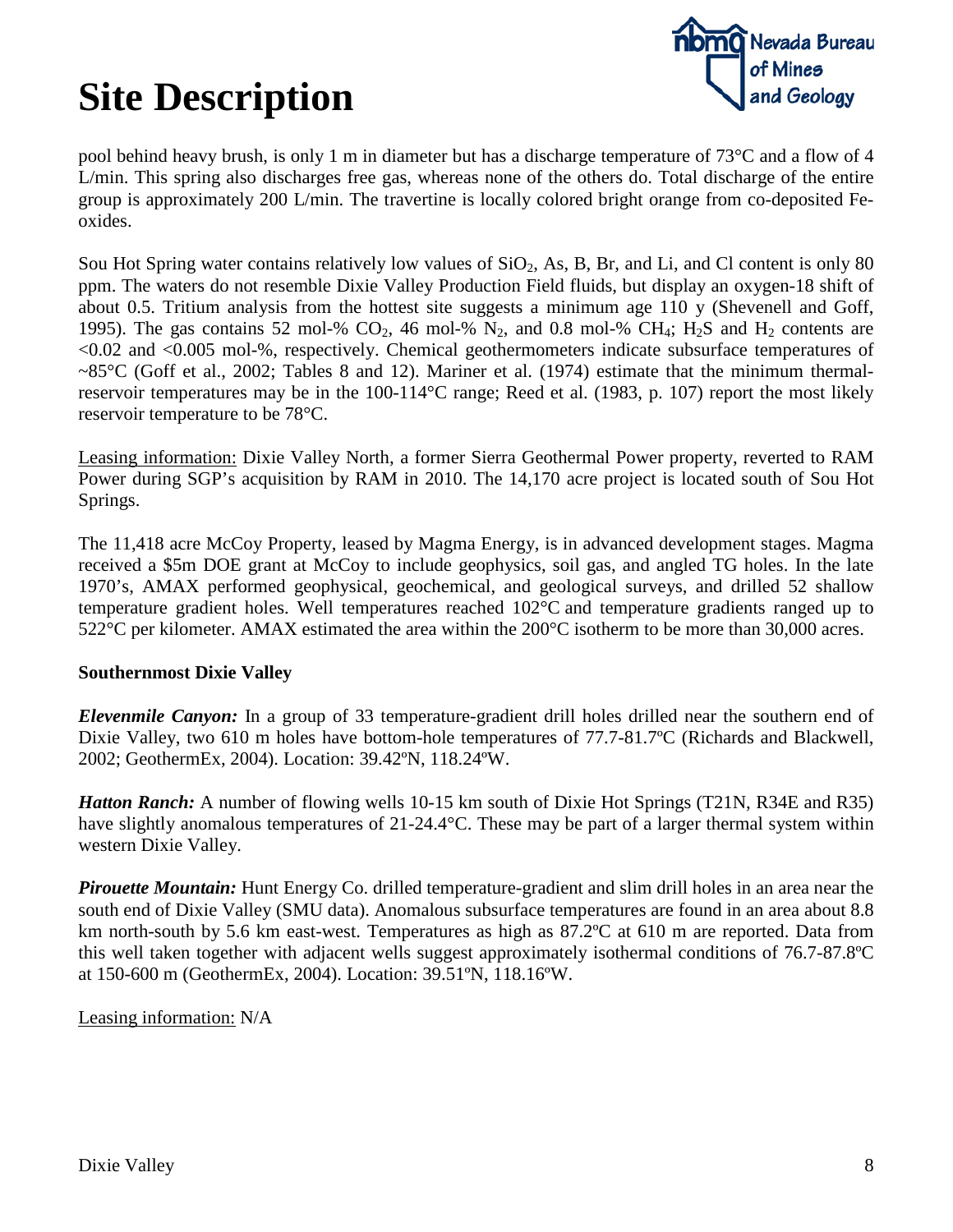

#### Bibliography:

Benoit, D., 1999, Conceptual Models of the Dixie Valley, Nevada Geothermal Field, *in* Johnson, S.D., Allis, R.G., Thomasson, R.L., Hanson, J., Capuano, L.E., Jr, Schochet, D., Livesay, B., Page, T., Lovekin, J.W., and Johnson, S.E., (Editors)., Global Geothermal Resources – Sustainable Energy for the Future: Geothermal Resources Council Transactions, v. 23, p. 505-511.

Benoit, W.R. and R.W. Butler, 1983, A review of high-temperature geothermal developments in the Northern Basin and Range province, *Geothermal Resources Council Special Report 13*, 57-80.

Benoit, D., 1997, Injection-driven restoration of the Beowawe geothermal field, *GRC Transactions*, v. 21, 569-576.

Blackett, R.E., Satrape, J., and Beeland, G., 1986, A Decade of Geothermal Development in the United States, 1974-1984: A Federal Perspective, Part 1: Geothermal Resources Council Bulletin, v. 15, no. 6, p. 10-19.

Blackwell, D.D., Golan, B., and Benoit, D., 2000, Temperatures in the Dixie Valley, Nevada Geothermal System: Geothermal Resources Council Transactions, v. 24, p. 223-228.

Blackwell, D. and Smith, R., Eds., 2006, Description, Synthesis, and Interpretation of the Thermal Regime, Geology, Geochemistry and Geophysics of the Dixie Valley, Nevada Geothermal System, DOE Techical Report xxxx

Caskey, S.J., Wesnousky, S.G., Zhang, P., Slemmons, D.B., 1996. Surface faulting of the 1954 Fairview Peak (Ms 7.2) and Dixie Valley (Ms 6.9) earthquakes, Central Nevada. Bull Seismol. Soc. Am. 86, 761– 787.

Caskey, S J., Bell, J.W., Slemmons, D.B., Ramelli, A.R., 2000. Historical surface faulting and paleoseismology of central Nevada seismic belt, in Lageson, David R; Peters, Stephen G; Lahren, Mary M (eds.). Great Basin and Sierra Nevada, GSA Field Guide, vol.2, pp.23-44.

Cohen, Philip, and Everett, D.E., 1963, A Brief Appraisal of the Groundwater Hydrology of the Dixie-Fairview Valley Area, Nevada: Nevada Department Conservation and National Resources, Ground Water Resources-Reconnaissance Series Report 23, 40 p.

Denton, J.M., Bell, E.J., Jodry, R.L., 1980, Geothermal Reservoir Assessment Case Study: Northern Dixie Valley, Nevada*,* DOE/ET/27006-1, 517 p.

Desormier, W.L., 1987, Dixie Valley Six Well Flow Test: Geothermal Resources Council Transactions, v. 11, p. 515-520.

Dixon, E.T., Murrell, M., Goff, F., and Goldstein, S., 2003, Uranium-series geochronology of hydrothermal deposits, Dixie Valley, Nevada. *EOS, Transactions American Geophysical Union*, Fall Meeting, San Francisco (Dec. 8-12), 84, no. 46, p. F1613-1614.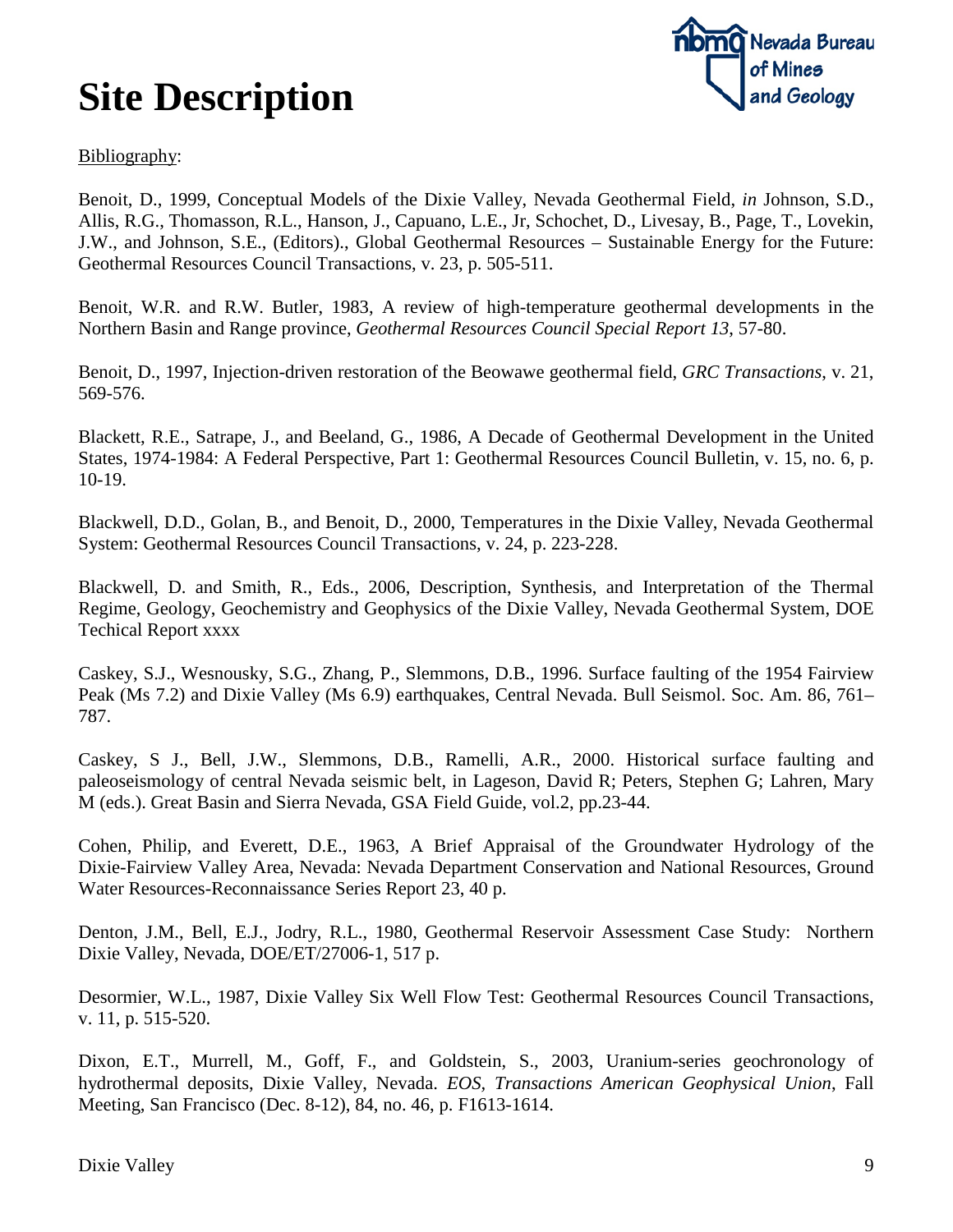

Edmiston, R.C., and Benoit, W.R., 1984, Characteristics of Basin and Range Geothermal Systems With Fluid Temperatures of  $150^{\circ}$ C to  $200^{\circ}$ C: Geothermal Resources Council Transactions, v. 8, p. 417-424.

Ficklin, W.H., Smith, C.L., and Motooka, J.M., 1986, Analytical Results for 38 Hot Spring Samples Collected in the Western United States: U.S. Geological Survey Open-File Report 86-283, 3 p.

GeothermEx, 2004, New Geothermal Site Identification and Qualification: Report Prepared by GeothermEx, Inc., Richmond, CA, for the California Energy Commission under the Public Interest Energy Research (PIER) Program, database and report available at [http://www.geothermex.com/CEC-](http://www.geothermex.com/CEC-PIER_Reports.htm)[PIER\\_Reports.htm](http://www.geothermex.com/CEC-PIER_Reports.htm)

Goff, F., Bergfeld, D., Janik, C.J., Counce, D., Murrell, M., 2002. Geochemical Data on Waters, Gases, Scales, and Rocks from the Dixie Valley Region, Nevada (1996-1999). Los Alamos National Laboratory Report LA-13972-MS, 71 p.

Goff, F., and Janik, C.J., 1999, unpub

Hague, A., and Emmons, S.F., 1877, U.S. Geological Exploration 40th Parallel, v. 2, 890 p.

John, D. A., 1995, Geologic Map of the Pirouette Mountain Quadrangle, Nevada, Field Studies Map 9 of *NV Bureau Mining Geology*, 1:24,000.

S. Johnson, 1997, oral communication.

Katz, L.J., 1984, Seismic Emissions Surveys: Geothermal Resources Council Transactions, v. 8, p. 505-510.

Kennedy-Bowdoin, T., Martini, B.A., Silver, E.A , and Pickles, W.L., 2003, Hydrothermal Alteration Mineral Mapping Using Hyperspectral Imaging in Dixie Valley, Nevada: Geothermal Resources Council Transactions, v. 27, p. 649-651.

Kennedy-Bowdoin, T., Silver, E.A., Martini, B.A., and Pickles, W.L., 2004, Geothermal Prospecting Using Hyperspectral Imaging and Field Observations, Dixie Meadows, Nevada: Geothermal Resources Council Transactions, v. 28, p. 19-22.

Lawrence, E.F., 1971, Mercury Mineralization at the Senator Fumaroles, Dixie Valley, Nevada [Abs.]: Geological Society America Abstracts with Programs, v. 3, no. 2, p. 147 (Cordilleran Section).

Lin, M.S., Bohenek, M., Premuzic, E.T., and Johnson, S.D., 2000, Silica Production from Low Salinity Geothermal Brines: Geothermal Resources Council Transactions, v. 24, p. 671-674.

Lutz, S., Moore, J., and Benoit, D., 1997, Geologic Framework of Jurassic Reservoir Rocks in the Dixie Valley Geothermal Field, Nevada: Implications From Hydrothermal Alteration and Stratigraphy, Proceedings 22nd *Workshop on Geothermal Reservoir Engineering*, Stanford Univ. Report SGP-TR-155, 131-139.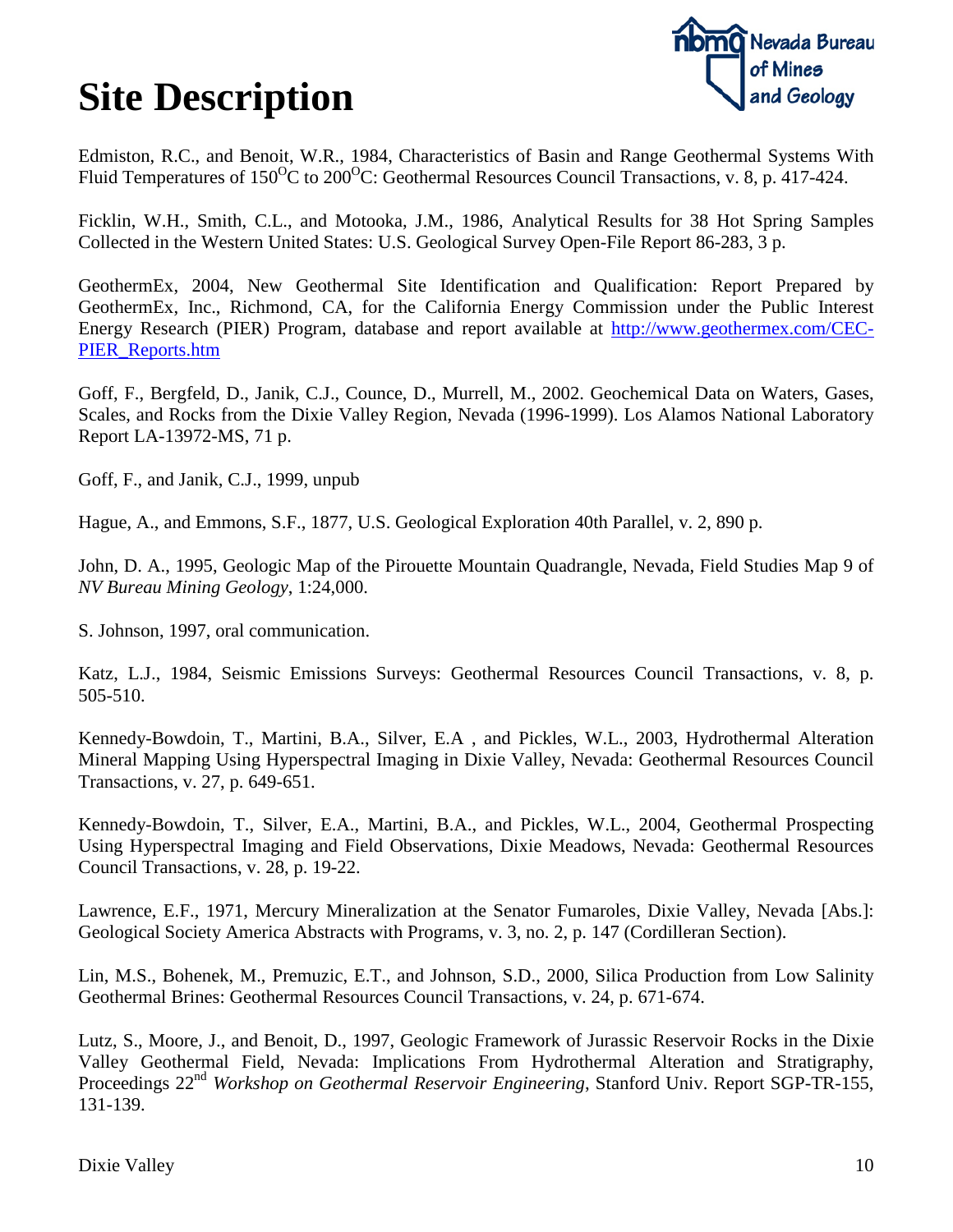

Mackay Minerals Research Institute, 1979, Analysis of Shallow Gradient Holes: Unpublished Report Submitted to Southland Royalty Company, Fort Worth, Texas, Under Subcontract to the U. S. Department of Energy By Mackay Minerals Research Institute, University of Nevada, Reno, Nevada, November 1, 1979, 56 p.

Mariner, R.H., Rapp, J.B., Willey, L.M., and Presser, T.S., 1974, Chemical Composition and Estimated Minimum Thermal Reservoir Temperatures of the Principal Hot Springs of Northern and Central Nevada: U.S. Geological Survey Open-File Report 74-1066, 32 p.

Nosker, R.E., 1981, Stratigraphy, Structure, Geophysics, and Water Chemistry of the Jersey Valley Area, Pershing and Lander Counties, Nevada [M.S. Thesis]: University of Nevada, Reno, 88 p.

[Page, B., 1965, Preliminary geologic map of a part of the Stillwater Range, Churchill Co., Nevada,](http://pubs.nbmg.unr.edu/Prel-geol-Stillwater-Range-p/m028.htm)  [Nevada Bureau of Mines and Geology](http://pubs.nbmg.unr.edu/Prel-geol-Stillwater-Range-p/m028.htm) Map 28.

Plank, G.R., 1998, Structure, stratigraphy, and tectonics of a part of the Stillwater escarpment and implications for the Dixie Valley geothermal system, M.S. Thesis, University of Nevada, Reno, 153 pp.

Reed, M.J., Mariner, R.H., Brook, C.A., and Sorey, M.L., 1983, Selected Data for Low-Temperature (Less Than 90 Degrees C) Geothermal Systems in the United States; (Reference Data for USGS Circular 892): U.S. Geological Survey Open-File Report 83-250, 129 p.

Richards, M. and Blackwell, D., 2002, The Forgotten Ones - Geothermal Roads Less Traveled in Nevada: Geothermal Resources Council, March/April 2002, p. 69-75

Shevenell, L., and Goff, F., 1995, The use of tritium in groundwaters to determine fluid mean residence times of Valles Caldera hydrothermal fluids, New Mexico, U.S.A. J. Vol. Geoth. Res., 67(1-3): 187-205.

Smith, R.P., Wisian, K.W., and Blackwell, D.D., 2001, Geologic and Geophysical Evidence for Intra-Basin and Footwall Faulting At Dixie Valley, Nevada: Geothermal Resources Council Transactions, v. 25, p. 323-326.

Speed, R.C., 1976, Geologic map of the Humboldt Lopolith, *Geological Society of America Map and Chart Series* MC-14, 1:81050 Scale, 4p.

[Stewart, J.H., and Carlson, J.E., 1978, Geologic map of Nevada: U.S. Geological Survey](http://pubs.nbmg.unr.edu/Geologic-map-of-Nevada-1978-p/00001.htm) in cooperation [of Nevada Bureau of Mines and Geology Open-File Report 03-66, 2 sheets,](http://pubs.nbmg.unr.edu/Geologic-map-of-Nevada-1978-p/00001.htm) 1:500,000.

[Stewart, J.H., and Carlson, J.E., 1976b, Geologic Map of North-Central Nevada: Nevada Bureau of Mines](http://pubs.nbmg.unr.edu/Geologic-map-north-central-NV-p/m050.htm)  [and Geology Map 50.](http://pubs.nbmg.unr.edu/Geologic-map-north-central-NV-p/m050.htm)

Vanderburg, W.O., 1940, Reconnaissance of Mining Districts in Churchill County, Nevada: U.S. Bureau of Mines Information Circular 7093.